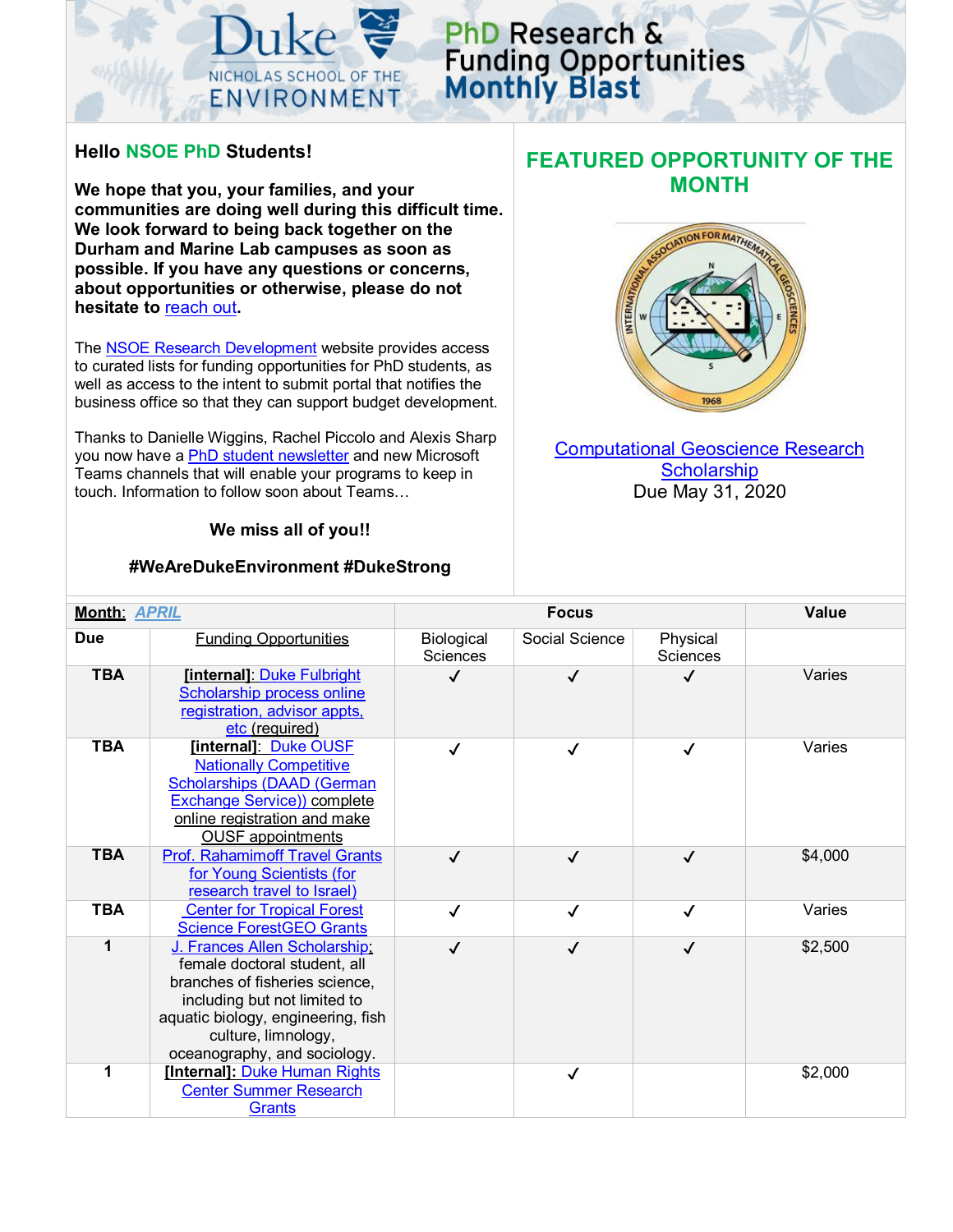| <b>Month: MAY</b>                          |                                                                                                                                                            | <b>Focus</b>                  |                |                      | Value      |  |
|--------------------------------------------|------------------------------------------------------------------------------------------------------------------------------------------------------------|-------------------------------|----------------|----------------------|------------|--|
| <b>Due</b>                                 | <b>Funding Opportunities</b>                                                                                                                               | Biological<br><b>Sciences</b> | Social Science | Physical<br>Sciences |            |  |
| <b>TBA</b>                                 | <b>National Socio-Environmental</b><br><b>Synthesis Center (SESYNC)</b><br><b>Graduate Pursuits</b>                                                        |                               | $\checkmark$   |                      | Varies     |  |
| $\mathbf{1}$                               | <b>Wenner-Gren Dissertation</b><br><b>Fieldwork Grants (for</b><br>anthropological research)                                                               | $\checkmark$                  | $\checkmark$   |                      | \$20,000   |  |
| 1                                          | <b>Southern Sustainable Agriculture</b><br><b>Research and Education</b><br><b>Graduate Student Grants</b>                                                 | $\checkmark$                  | ✓              | $\checkmark$         | \$16,500   |  |
| $\overline{\mathbf{3}}$                    | <b>Call for Expressions of Interest</b><br>for Canadian Climate Narratives<br><b>Initiative Grant Stream</b>                                               |                               |                |                      |            |  |
| 14                                         | [internal]: Duke OUSF<br><b>Nationally Competitive</b><br>Scholarships (Fulbright) $-$<br>registration deadline                                            | $\checkmark$                  | $\checkmark$   | $\checkmark$         | Varies     |  |
| 14                                         | [internal]: Duke OUSF<br><b>Nationally Competitive</b><br>Scholarships (DAAD) complete<br>Qualtrics                                                        | $\checkmark$                  | $\checkmark$   | $\checkmark$         | Varies     |  |
| 15                                         | <b>DOE Office of Science Graduate</b><br><b>Student Research Program</b>                                                                                   |                               |                | $\checkmark$         | Varies     |  |
| Month: JUNE                                |                                                                                                                                                            |                               | <b>Focus</b>   |                      | Value      |  |
| <b>Funding Opportunities</b><br><b>Due</b> |                                                                                                                                                            | Biological                    |                |                      |            |  |
|                                            |                                                                                                                                                            | <b>Sciences</b>               | Social Science | Physical<br>Sciences |            |  |
| <b>TBA</b>                                 | <b>PEO Scholar Awards;</b><br>please contact your local<br>chapter to find out more about<br>the nomination process                                        | ✓                             | ✓              | ✓                    | \$15,000   |  |
| <b>TBA</b>                                 | <b>Water Resources Research</b><br>Institute (WRRI) student<br>proposals                                                                                   |                               | $\checkmark$   | $\checkmark$         | Varies     |  |
| <b>TBA</b>                                 | <b>North Carolina Wildlife</b><br><b>Federation Scholarships</b>                                                                                           | $\checkmark$                  | $\checkmark$   | $\checkmark$         | \$1,250    |  |
| <b>TBA</b>                                 | <b>Unilever Sustainable Living</b><br><b>Young Entrepreneurs Awards</b>                                                                                    | $\checkmark$                  | $\checkmark$   | $\checkmark$         | Varies     |  |
| 1                                          | [internal] Duke OUSF<br><b>Nationally Competitive</b><br><b>Scholarships (Luce Scholars</b><br>Program), make appt with<br><b>OUSF, complete Qualtrics</b> | $\checkmark$                  | $\checkmark$   | $\checkmark$         | Varies     |  |
| 1                                          | <b>Sophie Danforth Conservation</b><br><b>Biology Fund</b>                                                                                                 | $\checkmark$                  | $\checkmark$   |                      | Varies     |  |
| 1                                          | <b>Higher Education Research</b><br><b>Experiences at Oak Ridge</b><br>National Labs; fall term                                                            | $\checkmark$                  |                | $\checkmark$         | \$600/week |  |
| 1                                          | <b>Higher Education Research</b><br><b>Experiences at Oak Ridge</b><br><b>National Labs - Thesis or</b><br><b>Dissertation Research; fall term</b>         | $\checkmark$                  |                | $\checkmark$         | \$650/week |  |
| 15                                         | <b>NSF Doctoral Dissertation</b><br><b>Research Improvement Grants-</b><br><b>Political Science</b>                                                        |                               | $\checkmark$   |                      | Varies     |  |